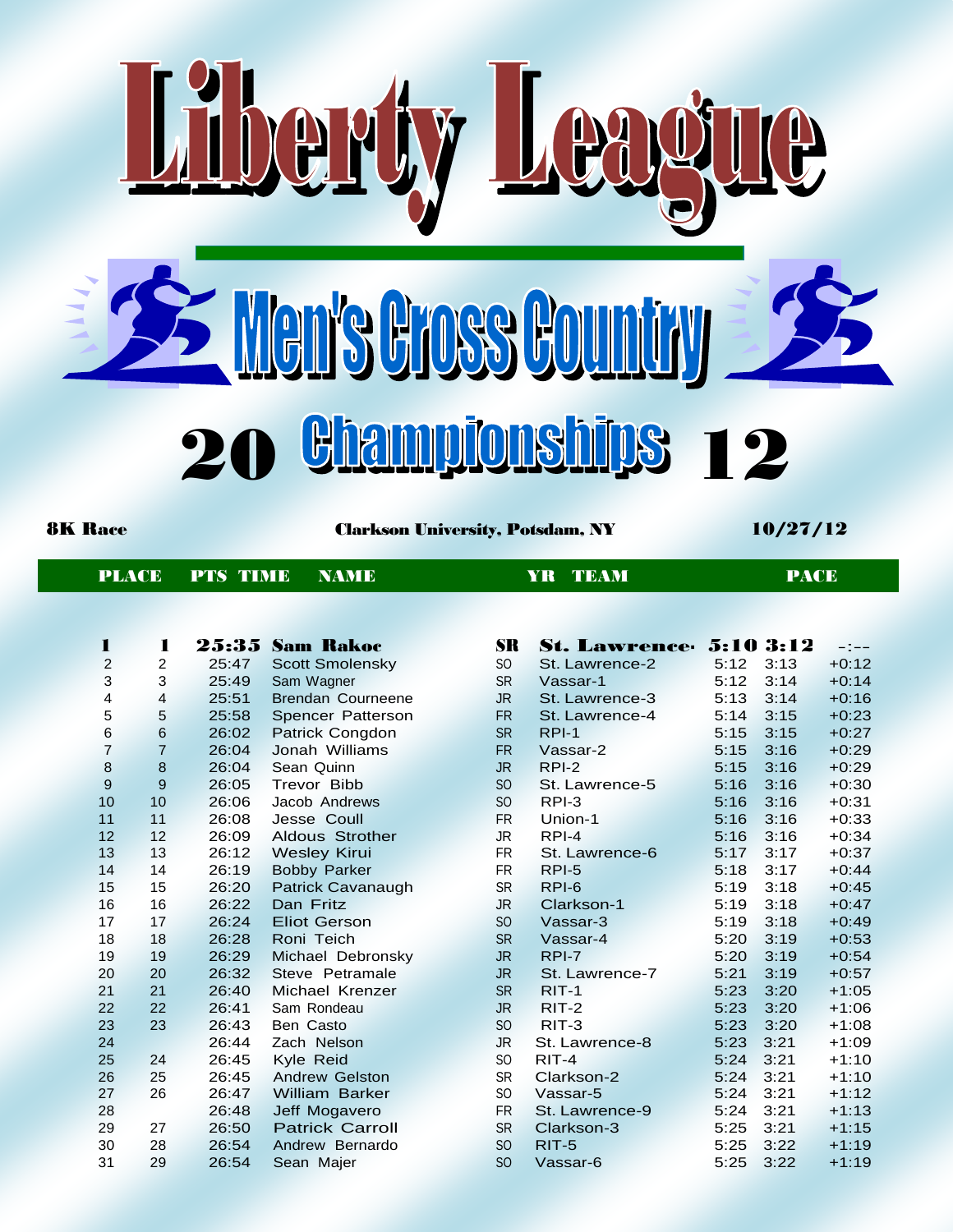| 32       |          | 26:57          | Jon Eng                                | JR                     | St. Lawrence-10          | 5:26         | 3:22         | $+1:22$            |
|----------|----------|----------------|----------------------------------------|------------------------|--------------------------|--------------|--------------|--------------------|
| 33       |          | 27:00          | Joe Livote                             | <b>JR</b>              | RPI-8                    | 5:27         | 3:23         | $+1:25$            |
| 34       |          | 27:00          | Corey Hahnl                            | <b>JR</b>              | St. Lawrence-11          | 5:27         | 3:23         | $+1:25$            |
| 35<br>36 | 30       | 27:04          | Harry Feigen                           | JR.<br><b>SR</b>       | Vassar-7                 | 5:27<br>5:28 | 3:23<br>3:23 | $+1:29$<br>$+1:30$ |
| 37       | 31       | 27:05<br>27:05 | Landen Elliott-Knaggs<br>Andrew Bogdan | <b>JR</b>              | St. Lawrence-12<br>RIT-6 | 5:28         | 3:23         | $+1:30$            |
| 38       |          | 27:08          | Joseph Frank                           | <b>SR</b>              | RPI-9                    | 5:28         | 3:24         | $+1:33$            |
| 39       |          | 27:14          | Andrew Terenzi                         | <b>SO</b>              | Vassar-8                 | 5:29         | 3:24         | $+1:39$            |
| 40       |          | 27:15          | Aaron Tompkins                         | SO.                    | St. Lawrence-13          | 5:30         | 3:24         | $+1:40$            |
| 41       |          | 27:17          | <b>Brian Deer</b>                      | SO                     | Vassar-9                 | 5:30         | 3:25         | $+1:42$            |
| 42<br>43 | 32<br>33 | 27:19<br>27:21 | <b>Mitchell Finitz</b><br>Adam Merkwan | <b>FR</b><br><b>JR</b> | Union-2<br>Clarkson-4    | 5:30<br>5:31 | 3:25<br>3:25 | $+1:44$<br>$+1:46$ |
| 44       |          | 27:21          | <b>Lisle Schaeffer</b>                 | <b>JR</b>              | Vassar-10                | 5:31         | 3:25         | $+1:46$            |
| 45       |          | 27:23          | Jason Hardacre                         | FR.                    | St. Lawrence-14          | 5:31         | 3:25         | $+1:48$            |
| 46       | 34       | 27:27          | Ryan Saeger                            | <b>FR</b>              | Union-3                  | 5:32         | 3:26         | $+1:52$            |
| 47       |          | 27:29          | Andres Orr                             | FR.                    | Vassar-11                | 5:32         | 3:26         | $+1:54$            |
| 48       |          | 27:31          | <b>Andrew Lauer</b>                    | <b>SO</b>              | <b>RPI-10</b>            | 5:33         | 3:26         | $+1:56$            |
| 49       | 35       | 27:35          | <b>Michael Feeney</b>                  | <b>FR</b>              | Clarkson-5               | 5:34         | 3:27         | $+2:00$            |
| 50       |          | 27:36          | Samuel Ballard                         | <b>SR</b>              | Vassar-12                | 5:34         | 3:27         | $+2:01$            |
| 51       |          | 27:38          | <b>Tyler Gumina</b>                    | <b>SO</b>              | <b>RPI-11</b>            | 5:34         | 3:27         | $+2:03$            |
| 52       |          | 27:39          | <b>Spencer Fausel</b>                  | JR.                    | St. Lawrence-15          | 5:34         | 3:27         | $+2:04$            |
| 53       |          | 27:42          | Sean Ferguson                          | <b>SO</b>              | Vassar-13                | 5:35         | 3:28         | $+2:07$            |
| 54       |          | 27:43          | <b>Daniel Driscoll</b>                 | SO.                    | St. Lawrence-16          | 5:35         | 3:28         | $+2:08$            |
| 55       | 36       | 27:44          | <b>Gabe Sturges</b>                    | <b>SR</b>              | Union-4                  | 5:35         | 3:28         | $+2:09$            |
| 56       | 37       | 27:49          | Mike Peterson                          | <b>JR</b>              | $RIT-7$                  | 5:36         | 3:29         | $+2:14$            |
| 57       |          | 27:51          | Colin Hepburn                          | <b>SO</b>              | Vassar-14                | 5:37         | 3:29         | $+2:16$            |
| 58       |          | 27:55          | <b>Phil Marshall</b>                   | FR.                    | St. Lawrence-17          | 5:38         | 3:29         | $+2:20$            |
| 59       |          | 27:55          | <b>Barrett Waling</b>                  | FR.                    | <b>RPI-12</b>            | 5:38         | 3:29         | $+2:20$            |
| 60       |          | 27:56          | <b>Bashir Siddique</b>                 | FR                     | <b>RPI-13</b>            | 5:38         | 3:30         | $+2:21$            |
| 61       | 38       | 27:58          | Ryan Ash                               | JR                     | Clarkson-6               | 5:38         | 3:30         | $+2:23$            |
| 62       | 39       | 28:00          | <b>Ethan Loew</b>                      | <b>SR</b>              | Union-5                  | 5:39         | 3:30         | $+2:25$            |
| 63       |          | 28:03          | <b>Chris Schwab</b>                    | FR.                    | RIT-8                    | 5:39         | 3:30         | $+2:28$            |
| 64       |          | 28:04          | <b>Brian Koziel</b>                    | SO                     | RIT-9                    | 5:39         | 3:31         | $+2:29$            |
| 65       | 40       | 28:04          | Colby Howland                          | <b>FR</b>              | Union-6                  | 5:39         | 3:31         | $+2:29$            |
| 66       | 41       | 28:07          | John Bell                              | FR.                    | Clarkson-7               | 5:40         | 3:31         | $+2:32$            |
| 67       |          | 28:13          | Jarrett Kunze                          | <b>SR</b>              | <b>RPI-14</b>            | 5:41         | 3:32         | $+2:38$            |
| 68       |          | 28:16          | Austin Holbrook                        | <sub>SO</sub>          | Clarkson-8               | 5:42         | 3:32         | $+2:41$            |
| 69       | 42       | 28:17          | lan Davies                             | <b>SO</b>              | Union-7                  | 5:42         | 3:32         | $+2:42$            |
| 70       |          | 28:17          | <b>Grigoriy Gressel</b>                | FR.                    | <b>RIT-10</b>            | 5:42         | 3:32         | $+2:42$            |
| 71       |          | 28:18          | <b>Robert LaMarre</b>                  | SO.                    | <b>RPI-15</b>            | 5:42         | 3:32         | $+2:43$            |
| 72       | 43       | 28:18          | Patrick Hatheway                       | FR.                    | Hobart-1                 | 5:42         | 3:32         | $+2:43$            |
| 73       |          | 28:18          | Jon Pelzar                             | <b>FR</b>              | <b>RIT-11</b>            | 5:42         | 3:32         | $+2:43$            |
| 74       |          | 28:19          | <b>Adam Bankert</b>                    | FR.                    | St. Lawrence-18          | 5:43         | 3:32         | $+2:44$            |
| 75       |          | 28:20          | <b>Maxwell Unterhalter</b>             | <sub>SO</sub>          | Union-8                  | 5:43         | 3:33         | $+2:45$            |
| 76       |          | 28:25          | Zachary Vanderzee                      | FR.                    | <b>RPI-16</b>            | 5:44         | 3:33         | $+2:50$            |
| 77       |          | 28:26          | Jacob Dowman                           | FR.                    | Clarkson-9               | 5:44         | 3:33         | $+2:51$            |
| 78       |          | 28:28          | Harrison Sloan                         | FR.                    | St. Lawrence-19          | 5:44         | 3:34         | $+2:53$            |
| 79       |          | 28:31          | Anthony Caruso                         | JR                     | Clarkson-10              | 5:45         | 3:34         | $+2:56$            |
| 80       |          | 28:35          | Ellis Toll                             | FR.                    | St. Lawrence-20          | 5:46         | 3:34         | $+3:00$            |
| 81       |          | 28:39          | <b>Brad Denton</b>                     | SO.                    | Clarkson-11              | 5:47         | 3:35         | $+3:04$            |
| 82       |          | 28:40          | Sam Jones                              | SO.                    | Union-9                  | 5:47         | 3:35         | $+3:05$            |
| 83       |          | 28:41          | <b>Christopher Lloyd</b>               | <b>SR</b>              | Vassar-15                | 5:47         | 3:35         | $+3:06$            |
|          |          |                |                                        |                        |                          |              |              |                    |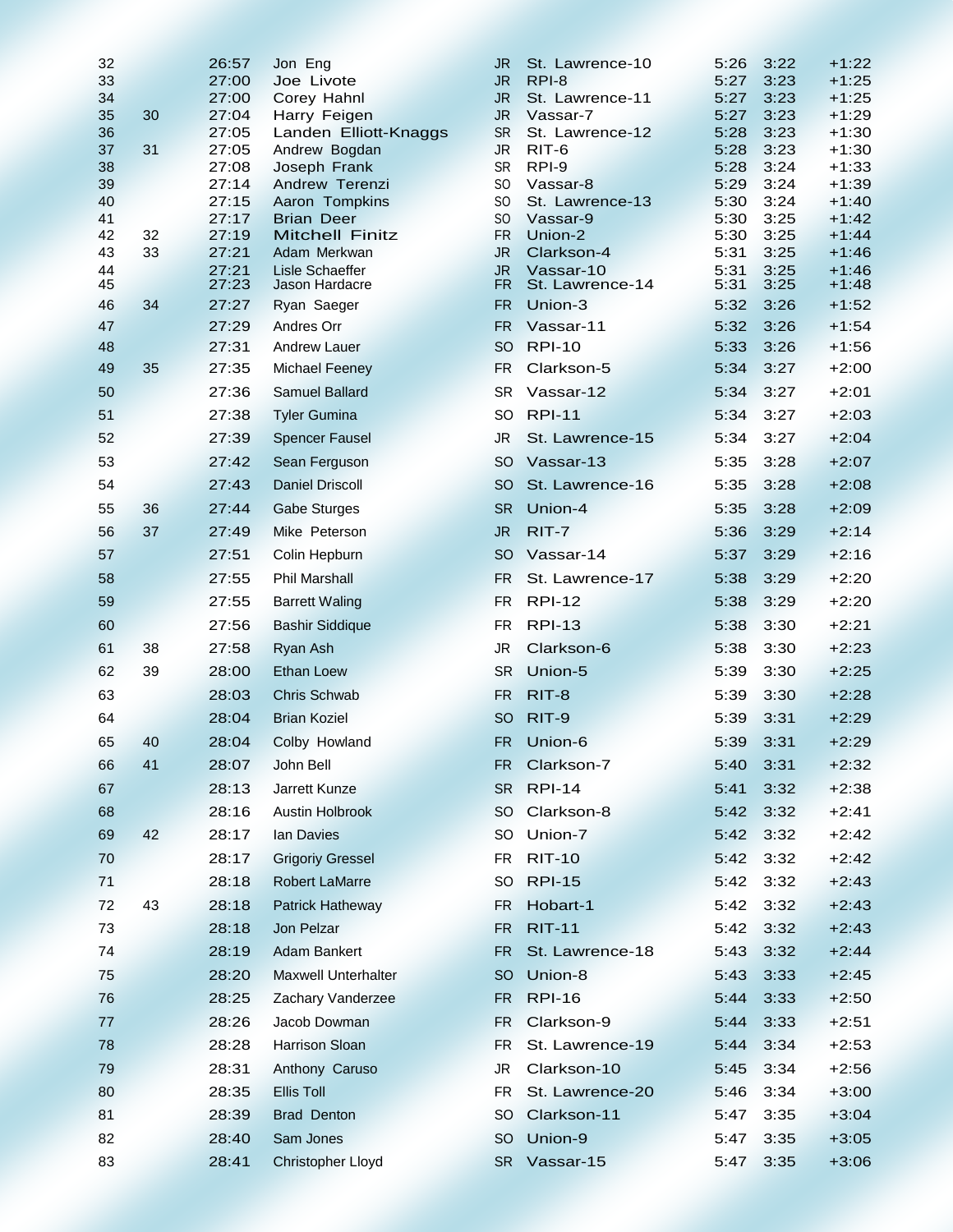| 84  |    | 28:44 | <b>Tyler Baldino</b>   | SO            | St. Lawrence-21 | 5:48 | 3:36 | $+3:09$ |
|-----|----|-------|------------------------|---------------|-----------------|------|------|---------|
| 85  |    | 28:47 | <b>Brian Solinsky</b>  | <b>SR</b>     | Union-10        | 5:48 | 3:36 | $+3:12$ |
| 86  |    | 28:51 | Ben Washburn           | <b>FR</b>     | St. Lawrence-22 | 5:49 | 3:36 | $+3:16$ |
| 87  |    | 28:53 | <b>Paul Malek</b>      | <b>SR</b>     | <b>RPI-17</b>   | 5:49 | 3:37 | $+3:18$ |
| 88  |    | 28:53 | <b>Russ Seidel</b>     | <b>SR</b>     | Clarkson-12     | 5:49 | 3:37 | $+3:18$ |
| 89  |    | 28:56 | <b>Tyler Harris</b>    | <b>SR</b>     | St. Lawrence-23 | 5:50 | 3:37 | $+3:21$ |
| 90  |    | 28:58 | <b>Ryan Crist</b>      | JR            | Clarkson-13     | 5:50 | 3:37 | $+3:23$ |
| 91  |    | 29:02 | Jackson Ciavardoni     | FR            | <b>RPI-18</b>   | 5:51 | 3:38 | $+3:27$ |
| 92  |    | 29:04 | Kellen Henderson       | <b>GR</b>     | Union-11        | 5:52 | 3:38 | $+3:29$ |
| 93  | 44 | 29:07 | Max Feldman            | <sub>SO</sub> | Hobart-2        | 5:52 | 3:38 | $+3:32$ |
| 94  | 45 | 29:14 | <b>Eric Reed</b>       | <b>JR</b>     | Bard-1          | 5:54 | 3:39 | $+3:39$ |
| 95  |    | 29:16 | <b>Edward Martinez</b> | <sub>SO</sub> | <b>RPI-19</b>   | 5:54 | 3:40 | $+3:41$ |
| 96  |    | 29:20 | <b>Grant Salk</b>      | FR.           | <b>RIT-12</b>   | 5:55 | 3:40 | $+3:45$ |
| 97  | 46 | 29:28 | Alex Goodlad           | <b>FR</b>     | Bard-2          | 5:56 | 3:41 | $+3:53$ |
| 98  |    | 29:42 | Jeffrey Heim           | <b>SO</b>     | Clarkson-14     | 5:59 | 3:43 | $+4:07$ |
| 99  |    | 29:43 | Andrew Klem            | <b>SR</b>     | Clarkson-15     | 5:59 | 3:43 | $+4:08$ |
| 100 |    | 29:49 | William Moynihan       | FR.           | St. Lawrence-24 | 6:01 | 3:44 | $+4:14$ |
| 101 |    | 29:55 | Bryan Geiger           | <b>FR</b>     | St. Lawrence-25 | 6:02 | 3:44 | $+4:20$ |
| 102 |    | 29:56 | <b>Eric Ward</b>       | <b>SO</b>     | Union-12        | 6:02 | 3:45 | $+4:21$ |
| 103 |    | 29:57 | Ben Davis              | <b>JR</b>     | Clarkson-16     | 6:02 | 3:45 | $+4:22$ |
| 104 | 47 | 30:00 | Ty Rodabaugh           | <b>FR</b>     | Hobart-3        | 6:03 | 3:45 | $+4:25$ |
| 105 |    | 30:09 | <b>William Yancey</b>  | <b>FR</b>     | Clarkson-17     | 6:05 | 3:46 | $+4:34$ |
| 106 |    | 30:23 | <b>Bruce Gondeck</b>   | <b>JR</b>     | Clarkson-18     | 6:07 | 3:48 | $+4:48$ |
|     | 48 | 30:28 | <b>Austin Corbett</b>  | <sub>SO</sub> | Hobart-4        |      | 3:49 |         |
| 107 |    |       |                        |               |                 | 6:08 |      | $+4:53$ |
| 108 |    | 30:28 | Caelan Lapointe        | SO            | Union-13        | 6:08 | 3:49 | $+4:53$ |
| 109 | 49 | 30:41 | <b>Jeff Rizza</b>      | FR            | Hobart-5        | 6:11 | 3:50 | $+5:06$ |
| 110 | 50 | 30:45 | <b>Brit Claridge</b>   | <b>SR</b>     | Hobart-6        | 6:12 | 3:51 | $+5:10$ |
| 111 | 51 | 30:56 | <b>Henry Smith</b>     | <sub>SO</sub> | Hobart-7        | 6:14 | 3:52 | $+5:21$ |
| 112 |    | 30:58 | Okan Kaya              | <b>FR</b>     | <b>RPI-20</b>   | 6:14 | 3:52 | $+5:23$ |
| 113 |    | 31:07 | Jeremy Vick            | <b>SO</b>     | Union-14        | 6:16 | 3:53 | $+5:32$ |
| 114 |    | 31:10 | Cam Kelleher           | SO            | Union-15        | 6:17 | 3:54 | $+5:35$ |
| 115 |    | 31:11 | Michael Donovan        | SO.           | Clarkson-19     | 6:17 | 3:54 | $+5:36$ |
| 116 |    | 31:15 | Theo Waque             | <b>JR</b>     | Union-16        | 6:18 | 3:54 | $+5:40$ |
| 117 | 52 | 31:22 | Jay Lawrence           | JR.           | Bard-3          | 6:19 | 3:55 | $+5:47$ |
| 118 | 53 | 31:23 | Lucas Hamilton         | JR            | Bard-4          | 6:20 | 3:55 | $+5:48$ |
| 119 | 54 | 31:26 | <b>Jesse Starkey</b>   | FR            | Bard-5          | 6:20 | 3:56 | $+5:51$ |
| 120 | 55 | 31:30 | Ian McMillan           | JR            | Bard-6          | 6:21 | 3:56 | $+5:55$ |
| 121 |    | 31:30 | <b>Charles Wise</b>    | JR.           | Vassar-16       | 6:21 | 3:56 | $+5:55$ |
| 122 |    | 31:39 | Paul Ferrer            | <sub>SO</sub> | Clarkson-20     | 6:23 | 3:57 | $+6:04$ |
| 123 | 56 | 31:58 | Jonathan Von Reusner   | FR.           | Bard-7          | 6:27 | 4:00 | $+6:23$ |
| 124 |    | 32:20 | Andrew Kane            | <b>FR</b>     | Hobart-8        | 6:31 | 4:03 | $+6:45$ |
| 125 |    | 32:24 | Dylan Stufflebeam      | <b>JR</b>     | Clarkson-21     | 6:32 | 4:03 | $+6:49$ |
| 126 |    | 33:09 | Alden Ruml             | <b>SR</b>     | Hobart-9        | 6:41 | 4:09 | $+7:34$ |
| 127 |    | 33:09 | <b>Ben King</b>        | <b>FR</b>     | Clarkson-22     | 6:41 | 4:09 | $+7:34$ |
| 128 |    | 33:27 | Tom Ramage             | FR.           | Hobart-10       | 6:44 | 4:11 | $+7:52$ |
| 129 |    | 33:32 | Michael DiRosa         | SO            | Bard-8          | 6:45 | 4:12 | $+7:57$ |
| 130 |    | 33:35 | Logan Fine             | JR            | Union-17        | 6:46 | 4:12 | $+8:00$ |
| 131 |    | 33:53 | Nate Onnen             | <sub>SO</sub> | Union-18        | 6:50 | 4:14 | $+8:18$ |